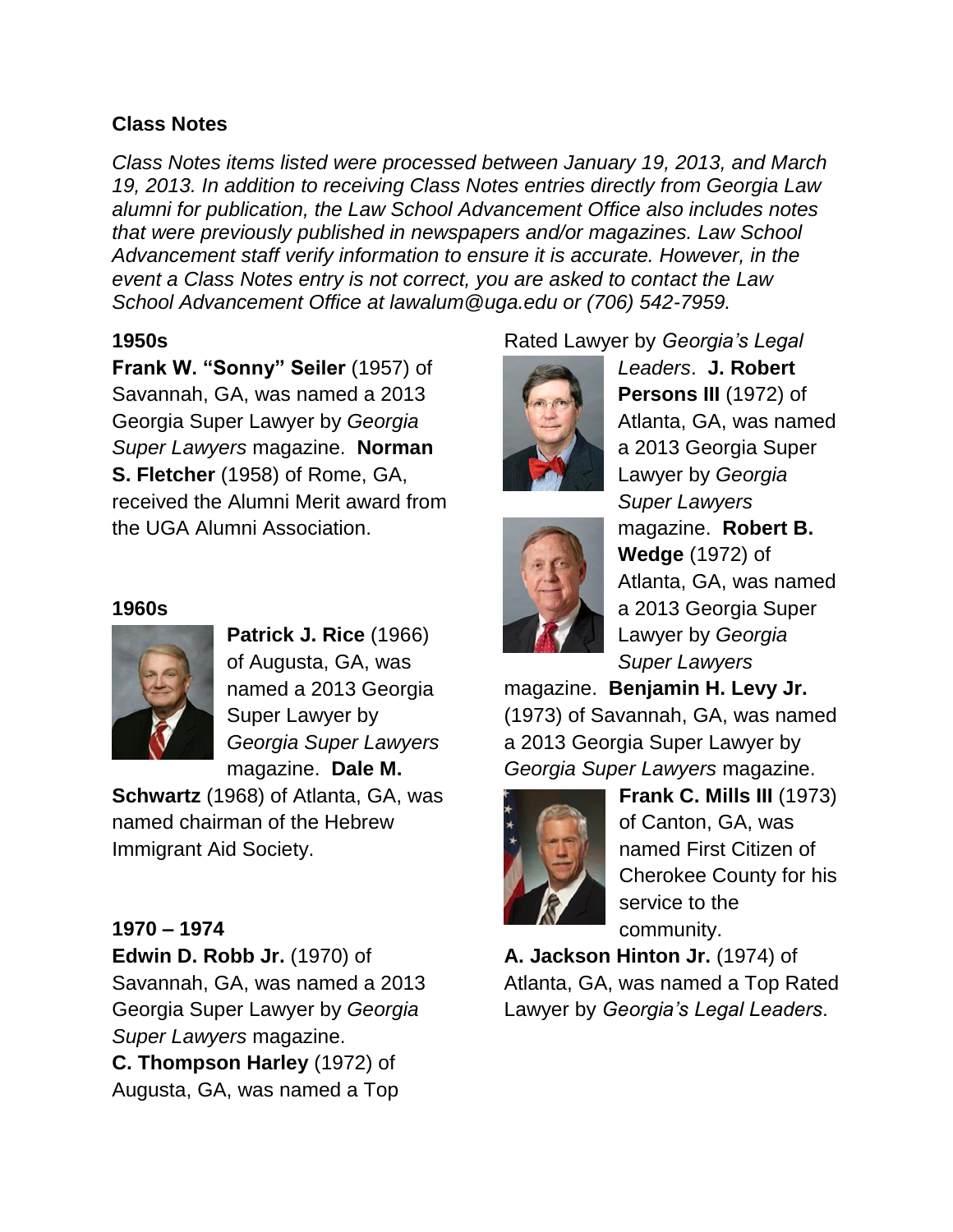#### **1975 – 1979**



**Kathleen Horne** (1976) of Savannah, GA, was named a 2013 Georgia Super Lawyer by *Georgia Super Lawyers* magazine. Additionally,

she was named one of the Top 50 Women Attorneys in Georgia. **Robert P. Killian** (1976) of St. Simons Island, GA, was named a Top Rated Lawyer by *Georgia's Legal Leaders*. **Susan W. Cox** (1978) of Statesboro, GA, was inducted into the American College of Trial Lawyers as a fellow. **Joycelyn L. Fleming** (1978) of Atlanta, GA, retired from Ford & Harrison. **William S. Stone** (1978) of Blakely, GA, was named a Top Rated Lawyer by *Georgia's Legal* 



*Leaders*. **John A. Thorner** (1978) of River Forest, IL, was named the new executive director and CEO of the Academy of General Dentistry. **Robert A. Whitlow** (1979) of Charlotte, NC, published a new book, "The Living

Room," due out in July.

### **1980 – 1984**

**Christopher W. Hine** (1980) of Bakersfield, CA, joined the Kern Community College District as general counsel. **R. Calhoun Martin Jr.** (1980) of Columbus, GA, was named a 2013 Georgia Super Lawyer by *Georgia Super Lawyers* magazine. **Jane M. Haverty** (1981) of Atlanta, GA, has established her own law firm. **Mark S. Marani** (1981) of Atlanta, GA, was named a Top Rated Lawyer by *Georgia's* 



*Legal Leaders*. **Jesse C. Stone** (1981) of Waynesboro, GA, was named chairman of the Georgia Senate Judiciary Non-Civil

Committee. **Stephanie K. Wade** (1981) of Chevy Chase, MD, has joined Sughrue Mion as of counsel. **Timothy O. Davis** (1982) of Albany, GA, has associated with Divine



Fenney Davis. **Mary K. Polson** (1982) of Fort Walton Beach, FL, was elected judge for the 1st Circuit Court in Florida. **J. Randolph Evans**

(1983) of Atlanta, GA, was spotlighted in the *Daily Report* for his views on law firm failure avoidance. **Edward R. Still** (1983) of Stone Mountain, GA, was named a Top Rated Lawyer by *Georgia's Legal Leaders*.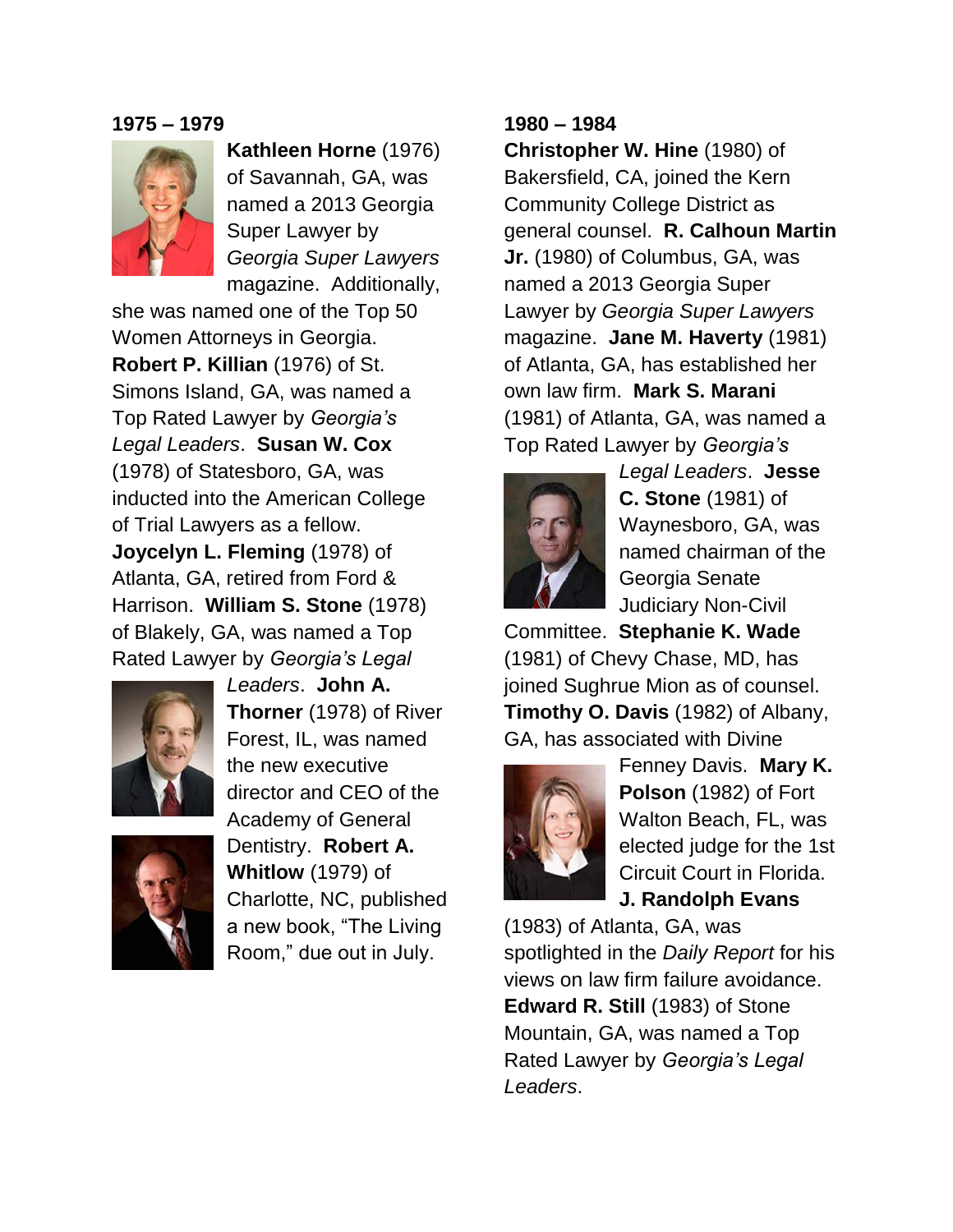**Glen M. Darbyshire** (1984) of Savannah, GA, was named a 2013 Georgia Super Lawyer by *Georgia Super Lawyers* magazine. **W.** 



**Zachary Hendon Jr.**  (1984) of Marietta, GA, was named a Top Rated Lawyer by *Georgia's Legal Leaders*.

# **1985 – 1989**

**Norman F.J. Allen III** (1985) of Afghanistan joined the International Security Assistance Force as a legal advisor. **Bret L. Block** (1985) of Dunwoody, GA, was named a Top Rated Lawyer by *Georgia's Legal* 



*Leaders*. **Roy J. Boyd Jr.** (1985) of St. Simons Island, GA, was named a Top Rated Lawyer by *Georgia's Legal Leaders*. **Allen** 

**Buckley** (1985) of Mableton, GA, was named a Top Rated Lawyer by *Georgia's Legal Leaders*. **M. Ellen McElyea** (1985) of Canton, GA, was spotlighted in the *Canton-Sixes Patch* for her work as a Superior Court Judge. **Alan F. Rothschild Jr.** (1985) of Columbus, GA, was named a 2013 Georgia Super Lawyer by *Georgia Super Lawyers* magazine. **Julianna T. Earp** (1986) of Greensboro, NC, was named a 2013

Top Attorney by *North Carolina Super Lawyers*. Additionally, she was selected as a 2013 Legal Elite by *Business North Carolina*. **William C. Gentry** (1986) of Marietta, GA, was named a Top Rated Lawyer by *Georgia's Legal Leaders*. **Richard M. McNeely** (1986) of Swainsboro, GA, was awarded the 2013 Distinguished Alumni Award by the University System of Georgia Board



of Regents. **James B. Ellington** (1987) of Evans, GA, was named a 2013 Georgia Super Lawyer by *Georgia Super Lawyers*

magazine. **R. Keith Miles** (1987) of Dacula, GA, was appointed a magistrate judge. **Gregory K. Hecht** (1988) of Atlanta, GA, was appointed as city attorney for Morrow, Ga.



**Christopher W. Phillips** (1988) of Savannah, GA, was inducted into the American Board of Trial Advocates. **Henry M. Quillian III** (1988) of Atlanta, GA, has associated with BAY Mediation. **Pamela D. South** (1988) of

Norcross, GA, was spotlighted in the *Daily Report* for her career as a judge. **David A. Fugett** (1989) of Tallahassee, FL, joined the Office of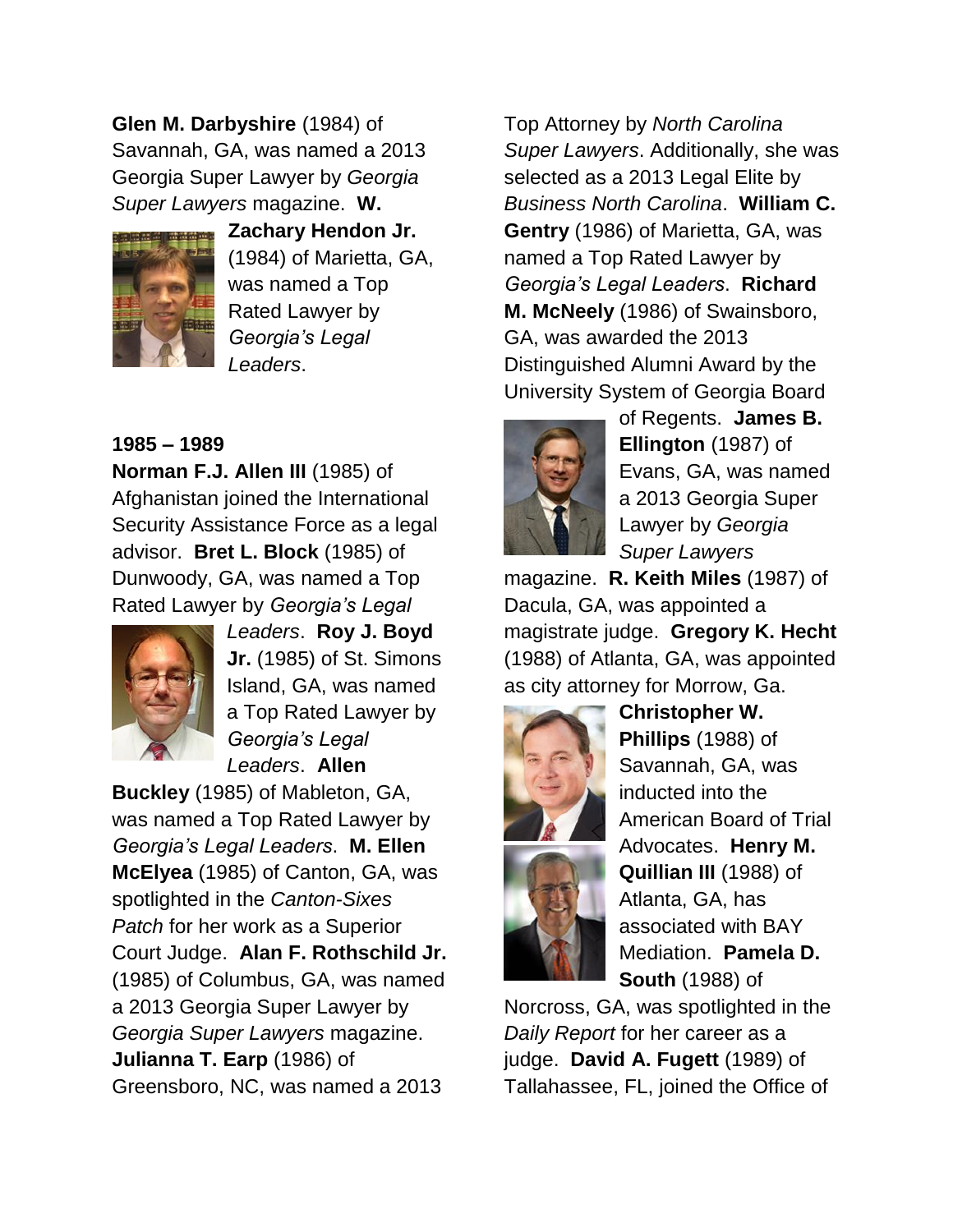the Attorney General with the state of Florida as an assistant attorney general. **Gregory B. McMenamy Jr.**  (1989) of Atlanta, GA, was named a Top Rated Lawyer by *Georgia's* 



*Legal Leaders*. **Gerald R. Weber Jr.** (1989) of Atlanta, GA, was spotlighted in the article "Judge: Courts Should be Open" in the *Daily* 

*Report*.

# **1990 – 1994**

**Dean A. Adelman** (1990) of Atlanta, GA, joined the Axial Corporation as vice president of human resources. **Kathleen B. Guy** (1990) of Lawrenceville, GA, was named a Top Rated Lawyer by *Georgia's Legal Leaders*. **Kevin R. Wolff** (1991) of Marietta, GA, was named general counsel at Swett & Crawford. **Stephanie S. Benfield** (1992) of Atlanta, GA, has joined the Board of Green Chamber of the South. Additionally, she was chosen for the 2013 class of the Institute for



Georgia Environmental Leadership. **Cynthia L. Counts** (1992) of Atlanta, GA, was named a Top Rated Lawyer by *Georgia's Legal Leaders*. **Mark B. Bullman** (1993) of

Atlanta, GA, was spotlighted in the *Daily Report* for his work in the Atlanta public strip search case. **Richard A. Coughlin** (1993) of Greensboro, GA, was named a 2013 Top Attorney by *North Carolina Super Lawyers*. **J. Marcus E. Howard** (1993) of Atlanta, GA, was named a Legal Elite by *Georgia Trend* magazine. **Julie M. Howard** (1993) of Atlanta, GA, was elected to serve as president of the Community Associations Institute in 2014. **Alice** 



**E. Benton** (1994) of Atlanta, GA, has associated with Bodker, Ramsey, Andrews, Winograd & Wildstein. **Derek V. Dooley** (1994)

of Irving, TX, has joined the Dallas Cowboys as a wide receivers coach. **Render C. Freeman** (1994) of Alpharetta, GA, was named a Top Rated Lawyer by *Georgia's Legal Leaders*. **Jill D. Prussack** (1994) of Marietta, GA, has associated with Hartman Simons & Wood.

**T. Gatewood Sampson II** (1994) of Atlanta, GA, was named a Top Rated Lawyer by *Georgia's Legal Leaders*. **Henry R. Thompson** (1994) of Kennesaw, GA, was appointed to the Cobb County State Court. **Michael R. Wing** (1994) of Powder Springs, GA, has joined Balch & Bingham as partner.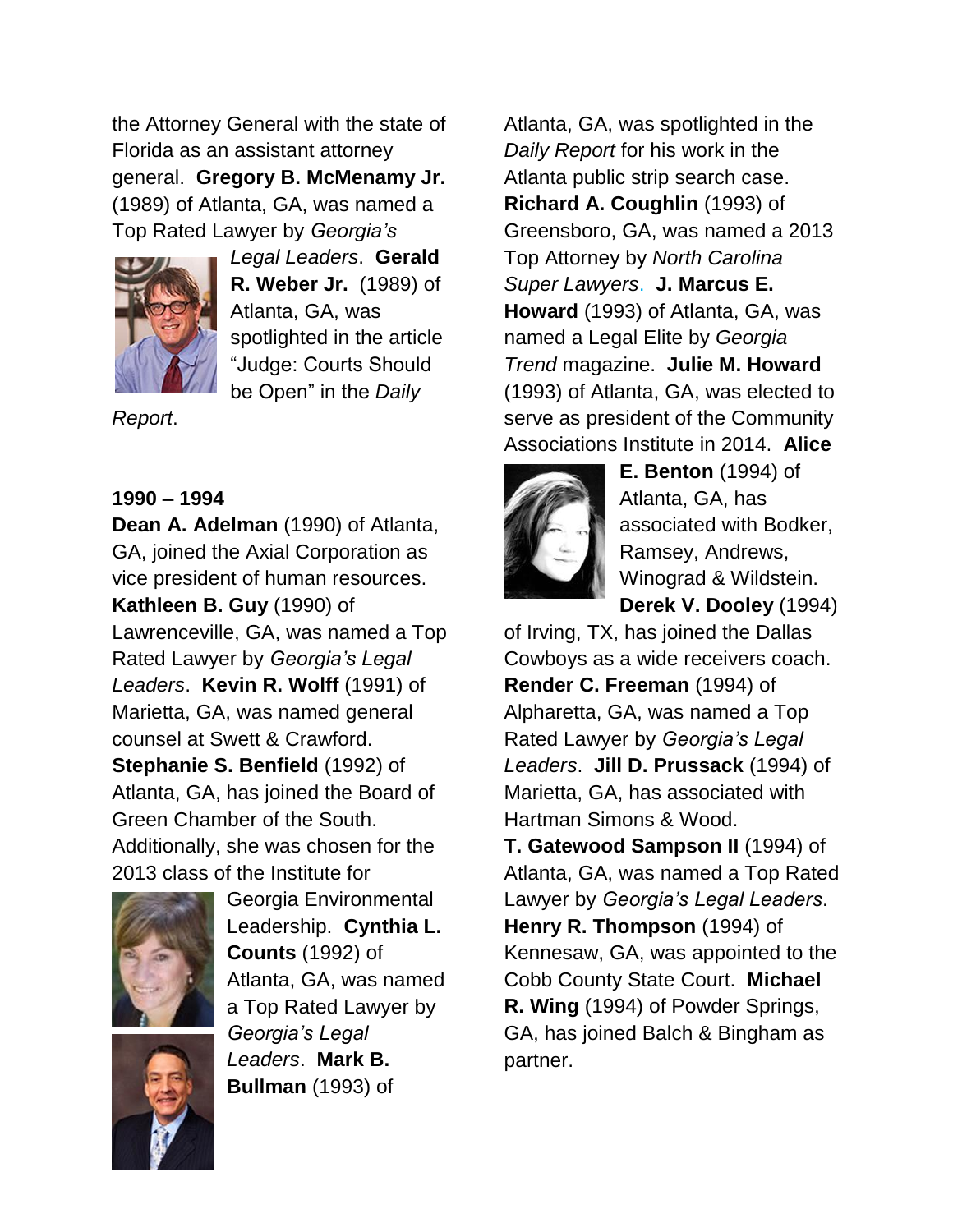#### **1995 – 1999**

**Julia A. Houston** (1995) of Atlanta, GA, joined Benchmark Brands as general counsel. **Dorsey R. Carson Jr.** (1996) of Jackson, MS, joined Pix Redevelopment Company as a member. **Nelson O. Tyrone III** (1998) of Atlanta, GA, was spotlighted in the *Daily Report* for his work on the case against Gwinnett Hospital. **Stephanie F. Aron** (1999) of Atlanta, GA, has established her own law firm. **John D. Cline** (1999) of Canton, GA, had his article "New Year Means New Laws to be Mastered" published in the *Cherokee Tribune*. **Jennifer L. Howard** (1999) of Homewood, AL, has associated with Marks & Weinberg. **John H. Longwell** (1999) of Washington, DC, joined ING U.S.

#### **2000 – 2004**

**Elizabeth B. Scherer** (2000) of Garner, NC, was named a 2013 Rising Star by *North Carolina Super* 



*Lawyers*. **John W. Stephenson Jr.** (2000) of Atlanta, GA, was named President and COO of Atlanta Hall Management. **Steven D. Henry** (2001) of Atlanta, GA, was named a 2013 Rising Star by *Georgia Super Lawyers*.

**Renee Y. Little** (2001) of Mableton, GA, has associated with Forrest B. Johnson & Associates. **Lara T. Sevener** (2001) of Atlanta, GA, celebrated with her husband, Steve, the birth of their daughter, Vivian Violet, on Jan. 2, 2013. **James W. Stevens II** (2001) of Smyrna, GA, joined Troutman Sanders as partner. **Mary Paige Adams** (2002) of Atlanta, GA, joined TrialGraphix as a witness and trial consultant. **Darren E. Gaynor** (2002) of Atlanta, GA, was elected partner at Parker, Hudson, Rainer & Dobbs. **Ashley A. Halfman** (2002) of Atlanta, GA, was named partner at Miller & Martin. Additionally, she was spotlighted in the "New Partners 2013" edition of



the *Daily Report*. **Justin B. O'Dell** (2002) of Marietta, GA, has established his own law firm. **Davis A. Dunaway** (2003) of Augusta, GA, was named a 2013 Rising Star by *Georgia Super Lawyers*. **Charla A. Hall** (2003) of Atlanta,

GA, has associated with Parker Poe.



**C. Andrew Kitchen** (2003) of Birmingham, AL, was selected as a 2013 BTI Client Service All-Star by BTI Consulting Group.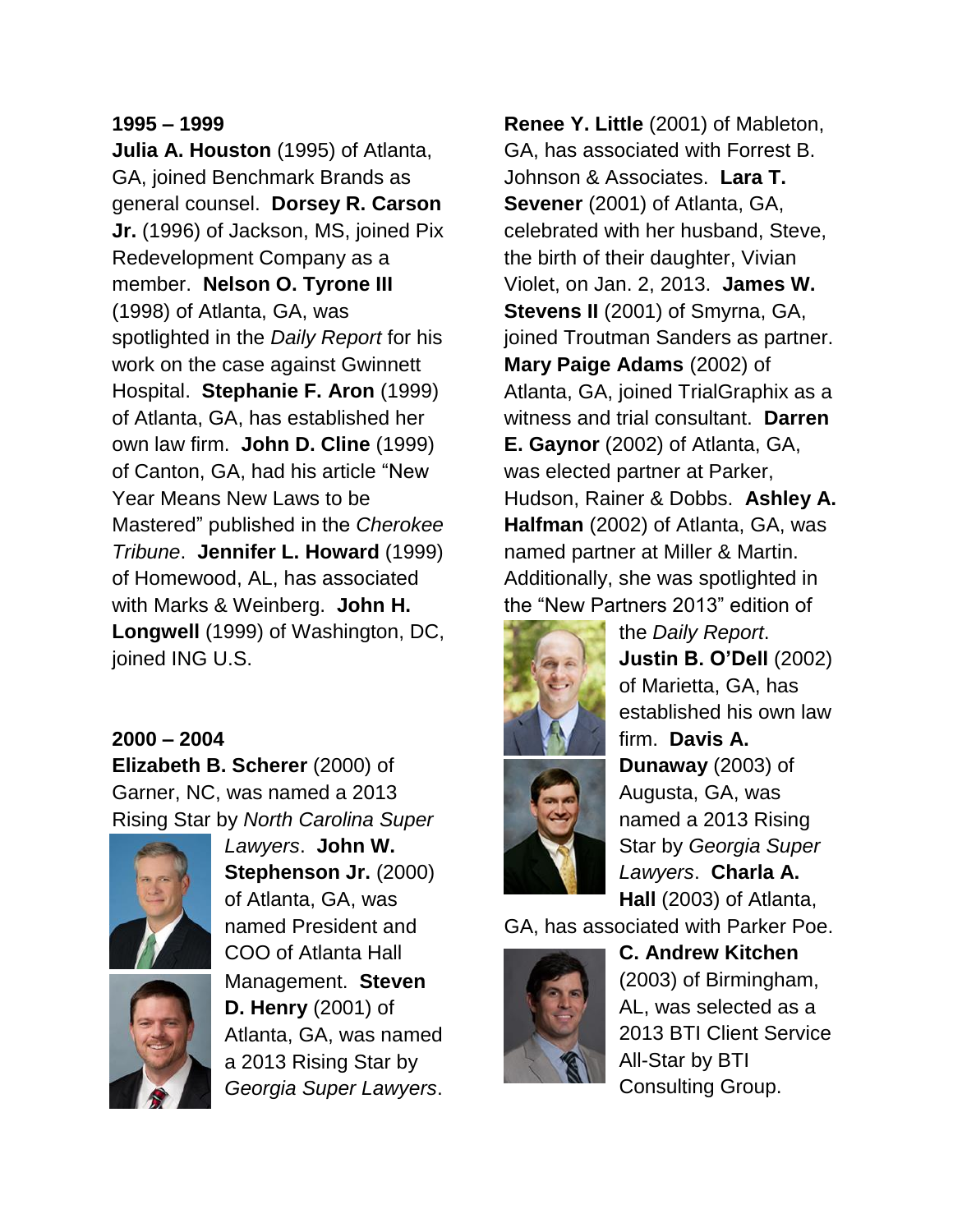

**Christopher A. Cosper** (2004) of Augusta, GA, was named a 2013 Rising Star by *Georgia Super Lawyers*. **J. Rice Ferrelle Jr.** (2004) of

Neptune Beach, FL, has established his own law firm. **Emily S. Horn** (2004) of Atlanta, GA, has associated with Taylor English Duma. **John G. Perry** (2004) of Atlanta, GA, was spotlighted in the "New Partners 2013" edition of the *Daily Report*. **Stephanie L. Steele**



(2004) of Marietta, GA, was named partner at Huff, Woods & Steele. Additionally, she was named a 2013 Rising Star by *Georgia Super* 

*Lawyers*.

#### **2005 – 2009**

**Danielle K. Berry** (2005) of Atlanta, GA, was named partner at Lewis Brisbois. **Samuel L. Lucas** (2005) of Rome, GA, was named partner at Brinson, Askew, Berry, Siegler, Richardson & Davis. **Dustin R. Marlowe** (2006) of Jefferson, GA was spotlighted in the "New Partners 2013" edition of the *Daily Report*. **David R. Price Jr.** (2006) of Greenville, SC, has established his own law firm. **Conley J. Greer** (2007) of Cumming, GA, was named

the supervising district attorney for Dawson County. **Lauren C. Giles** (2008) of Cumming, GA, celebrated with her husband, Mark, the birth of their son, Henry Matthew, on Sept. 29, 2012. **John B. Manly** (2008) of Savannah, GA, was named a 2013 Rising Star by *Georgia Super Lawyers*. **Carla D. Riner** (2008) of Arlington, VA, was named interim executive for agency services for the National Archives and Records Administration. Additionally, she assumed command of the Aircraft Maintenance Squadron of the 167th Airlift Wing at Martinsburg, W.V. **Travis A. Williams** (2008) of Gainesville, GA, was featured in the film "Gideon's Army" for his work as a public defender. **Brittany D. Alls**  (2009) and **Geoffrey A. Alls** (2009) of Savannah, GA, celebrated their marriage in December 2012. Additionally, Geoffrey associated with the Law Office of Charles W. Bell and Associates. **Laura I. Lashley** (2009) of Atlanta, GA, joined Nelson Mullins as senior counsel. **Brandon O. Moulard** (2009) of Roswell, GA, has associated with Nelson Mullins. **Daniel B. Tilley** (2009) of Miami, FL, joined the American Civil Liberties Union Foundation of Florida as an LGBT policy strategist. **Benny W. Yee** (2009) of Centreville, VA, joined General Dynamics as a tax attorney.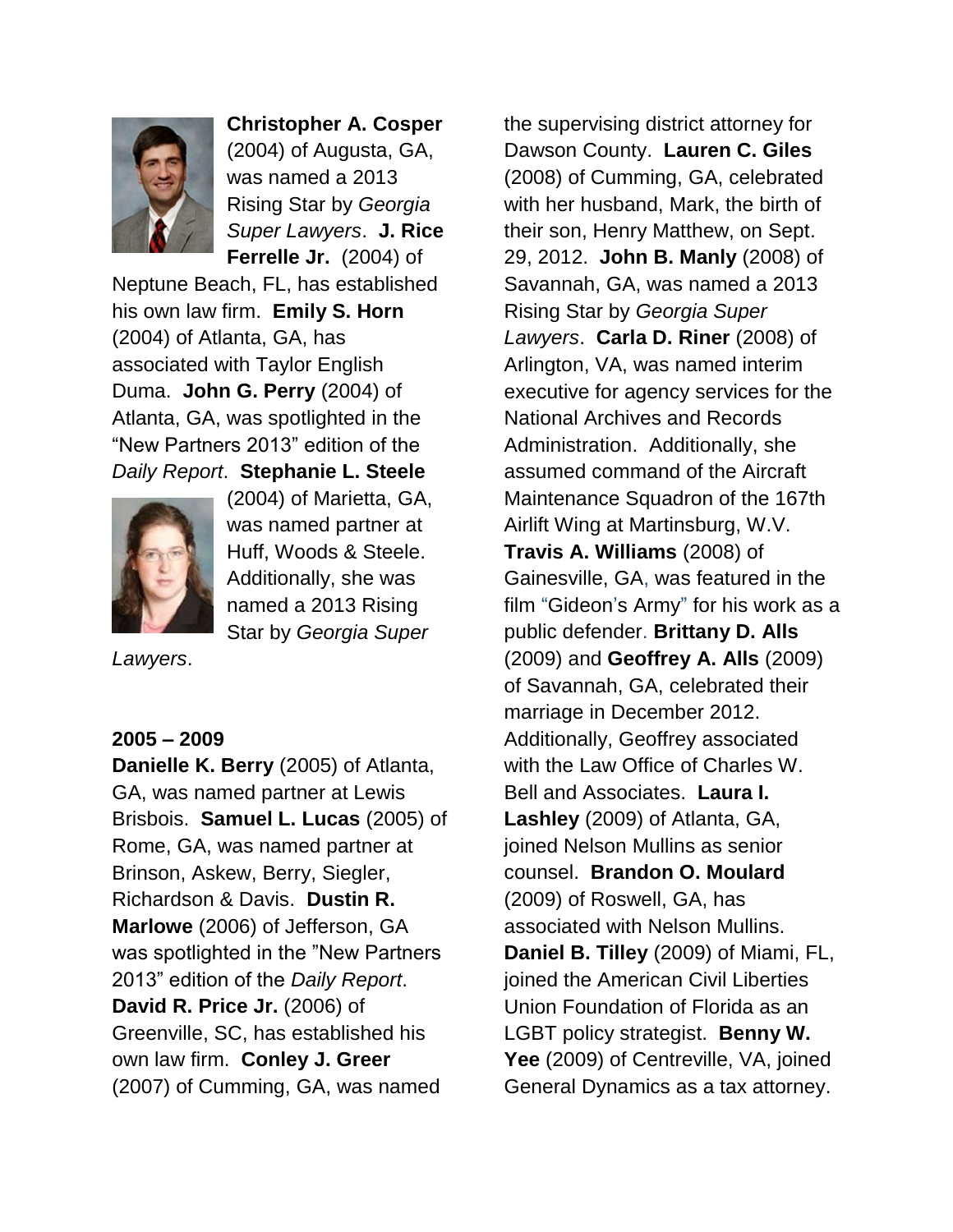### **2010 – 2012**

**Ashley L. Agnew** (2010) of Simpsonville, SC, has associated with the 2nd Circuit Solicitor's Office in Aiken, S.C. **Leslie H. Cushner** (2010) of Statesboro, GA, has associated with Franklin, Taulbee, Rushing, Snipes & Marsh. **Andrew H. Dekle** (2010) of Savannah, GA, was named a "Legal Elite" by *Georgia Trend* magazine. **Lauren S. Otto** (2010) of Dacula, GA, celebrated her marriage to Jim Otto on Oct. 2, 2012. **Jefferson M. Starr**



(2010) of Cumming, GA, has associated with Carlock Copeland & Stair. **Elizabeth R. Story** (2010) of Atlanta, GA, has associated with

Pursley Friese Torgimson. **Molly M. Anderson** (2011) of Cumming, GA, has associated with Miles Patterson Hansford Tallant. **Laniey M. Lee** (2011) of Johns Creek, GA, has associated with the McKesson Corporation. **Thomas M. Metcalf** (2011) of Marietta, GA, has associated with the McKesson Corporation. **Lauren A. Nations** (2011) of Mableton, GA, has associated with Brock, Clay, Calhoun & Rogers. **Patrick C. Powell** (2011) of Athens, GA, celebrated his marriage to Lauren Martin on Feb.23, 2013. **Emily V. Weeks** (2011) of Cataula, GA, has associated with the

McKesson Corporation. **Chauntilia K. Adaway** (2012) of Smithville, GA, has joined the Tifton Circuit Public Defender's Office as an assistant public defender. **Nicole M. Babcock** (2012) of Atlanta, GA, has joined King & Spalding as a project attorney. **Quinn C. Bennett** (2012) of Douglas, GA, has associated with King & Spalding. **Amanda A. Brown** (2012) of Athens, GA, has joined the Conasauga Judicial Circuit as a law clerk to Judge Jack Partain. **Damian M. Brychcy** (2012) of Atlanta, GA, has associated with Kilpatrick Townsend & Stockton. **William F. Crozer** (2012) of Atlanta, GA, has joined the Executive Counsel of the Office of the Governor. **Mary L. Degenhart** (2012) of Atlanta, GA, has joined the Centers for Disease Control & Prevention. **Azadeh Golshan** (2012) of Conyers, GA, has associated with the Coweta Public Defender's Office. **Katherine W. Hall** (2012) of Gainesville, GA, has associated with the Weaver Law Firm. **Sonya L. Hanafi** (2012) of Atlanta, GA, has associated with the U.S. Department of Health & Human Services. **Michael T. Henson** (2012) of Athens, GA, has associated with Troutman Sanders. **Zachary S. Howard** (2012) of Lawrenceville, GA, has joined the Gwinnett County Police Department. **James H. Knowles** (2012) of